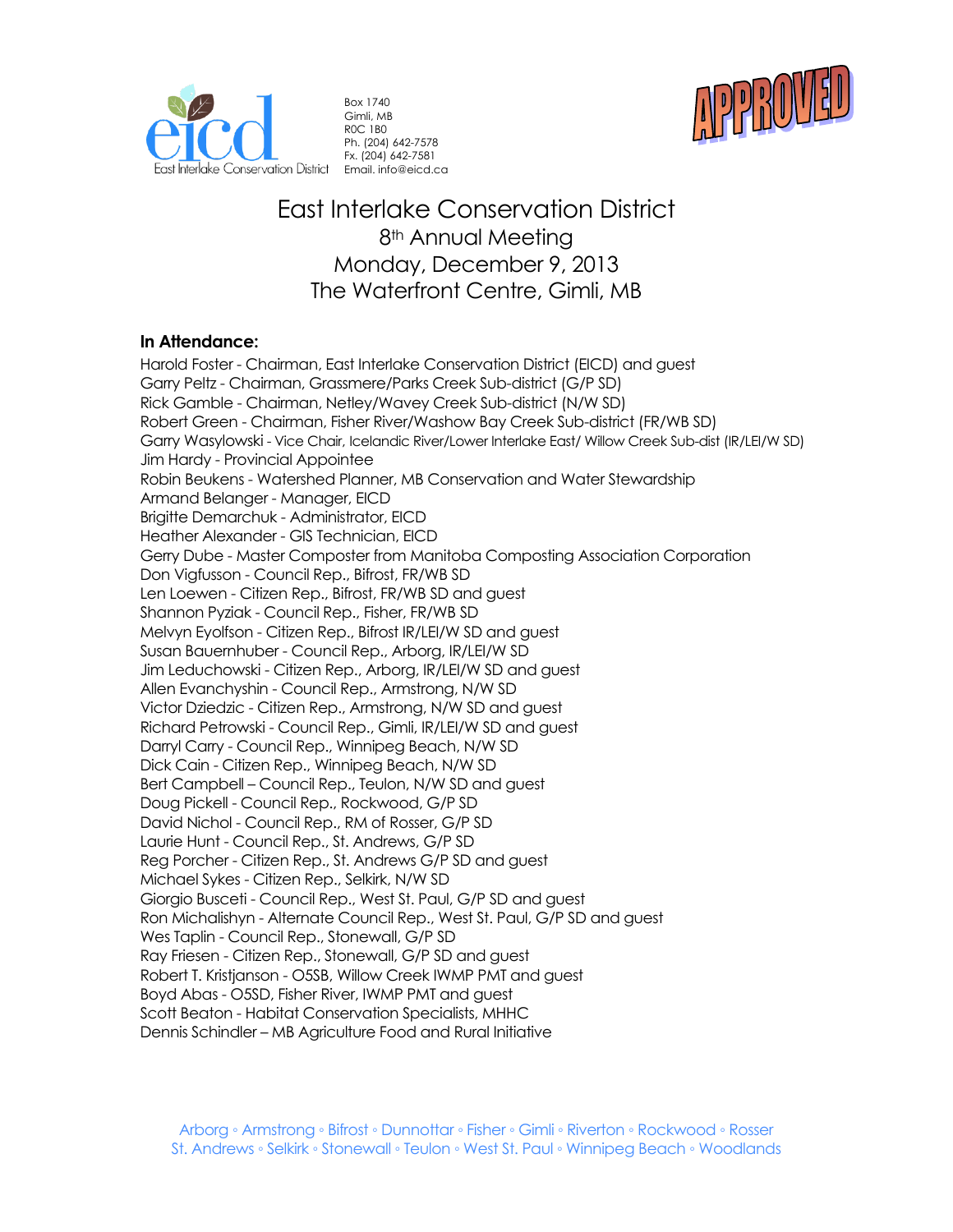### **8.1 Call to Order**

Harold Foster called meeting to order at 5:09 pm

## **8.2 Approval of Agenda**

## **MOTION:** Be it resolved that the agenda be approved as presented **Resolution 753-8.2-13 W. Taplin – G. Wasylowski**

**CARRIED**

## **8.3 Approval of the December 10th, 2012, 7th Annual EICD AGM minutes MOTION:** Be it resolved that the minutes be approved as presented **Resolution 754-8.3-13 S. Bauernhuber – L. Hunt**

**CARRIED** 

## **8.4 Chairman, Manager and Watershed Planner Reports**

- **8.5 Supper**
- **8.6 Presentation**

Gerard Dube – Master Composter from the MB Composting Association Corp. "Large Scale Composting"

## **8.7 Elections of Sub-district Chairpersons and Vice Chairpersons**

### **8.7.1 - Fisher River and Washow Bay Creek SD**

*PRESENT: Robert Green, Donald Vigfusson, Len Loewen, Shannon Pyziak (4 out of 4 present)*

R. Buekens opens floor to nominations

- D. Vigfusson Nominates R. Green as Chairperson
- L. Loewen seconds it

Second call for Nominations

Third and Final call for Nominations

S. Pyziak moves that Nominations Cease

D. Vigfusson seconds that Nominations Cease

## **Resolution 755-8.7.1-13 CARRIED**

- D. Vigfusson Nominated L. Loewen as Vice Chairperson
- S. Pyziak seconds it
- Second call for Nominations

Third and Final call for Nominations

- B. Abas moves that Nominations Cease
- R. Green seconds that Nominations Cease

**Resolution 756-8.7.1-13 CARRIED**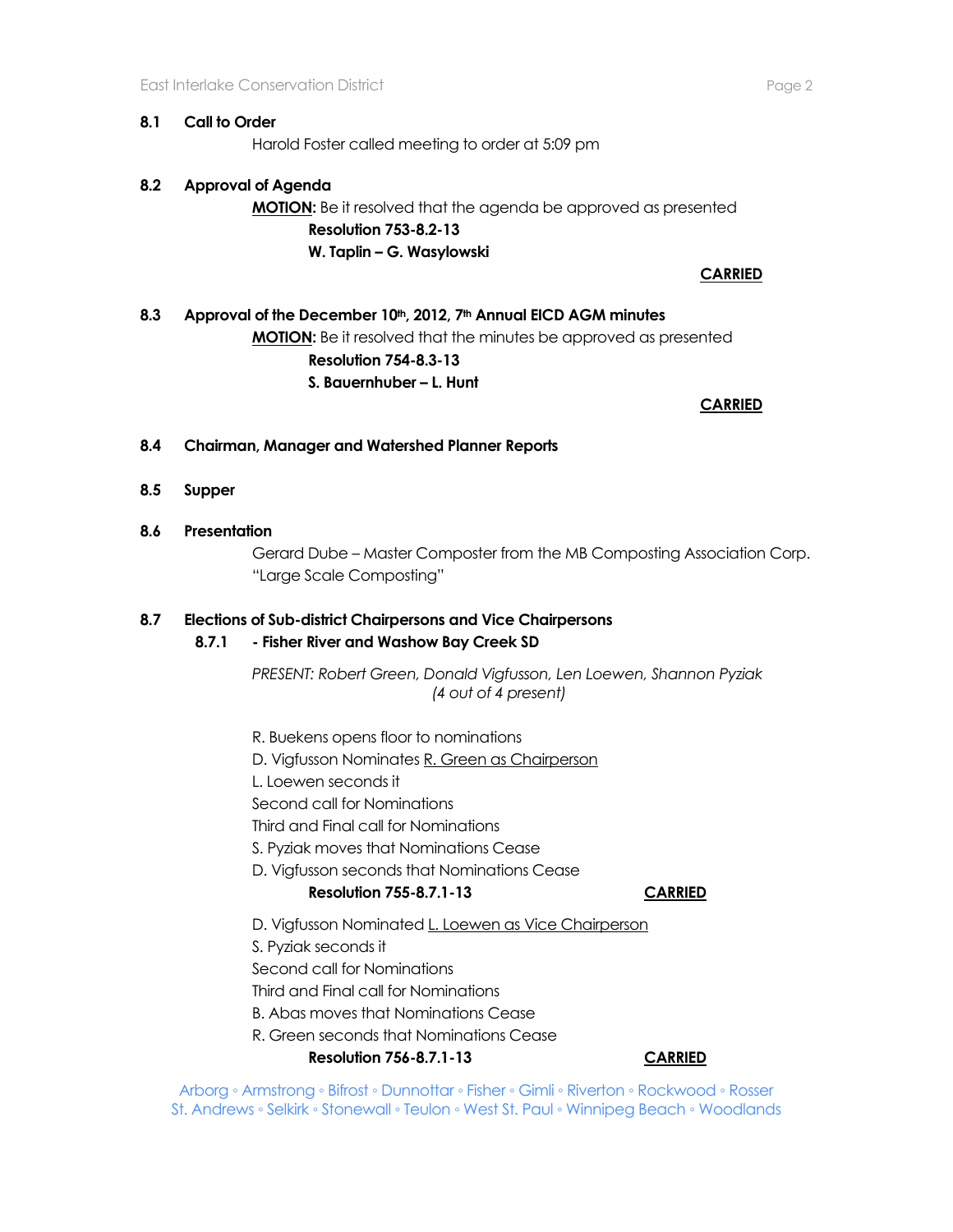## **8.7.2 - Grassmere and Parks Creek SD**

*PRESENT: Garry Peltz, Ray Friesen, Laurie Hunt, Giorgio Busceti, Ron Michalishyn, Doug Pickell, David Nichol, Reg Porcher, Wes Taplin (9 out of 12 present)*

B. Demarchuk opens floor to nominations G. Busceti Nominates G. Peltz as Chairperson D. Nichol seconds it Second call for Nomination Third and Final call for Nomination W. Taplin moves that Nominations Cease D. Pickell seconds that Nominations Cease **Resolution 757-8.7.2-13 CARRIED** W. Taplin Nominates G. Busceti as Vice Chairperson L. Hunt seconds it Second call for Nomination Third and Final call for Nomination R. Friesen moves that Nominations Cease G. Peltz seconds that Nominations Cease **Resolution 758-8.7.2-13 CARRIED**

#### **8.7.3 - Icelandic River and Lower East Interlake/Willow Creek SD**

*PRESENT: Harold Foster, Jim Leduchowski, Melvyn Eyolfson, Garry Wasylowski, Susan Bauernhuber, Richard Petrowski (6 out of 12 present)*

J. Hardy opens floor to Nominations

S. Bauernhuber Nominates H. Foster as Chairperson

- G. Wasylowski seconds it
- Second call for Nominations

Third and Final call for Nomination

G. Wasylowski moves that Nominations Cease

#### R. Petrowski seconds that Nominations Cease

#### **Resolution 759-8.7.3-13 CARRIED**

H. Foster Nominates G. Wasylowski as Vice Chairperson

S. Bauernhuber seconds it

Second call for Nominations

Third and Final call for Nominations

M. Eyolfson moves that Nominations Cease

R. Petrowski seconds that Nominations Cease

**Resolution 760-8.7.3-13 CARRIED**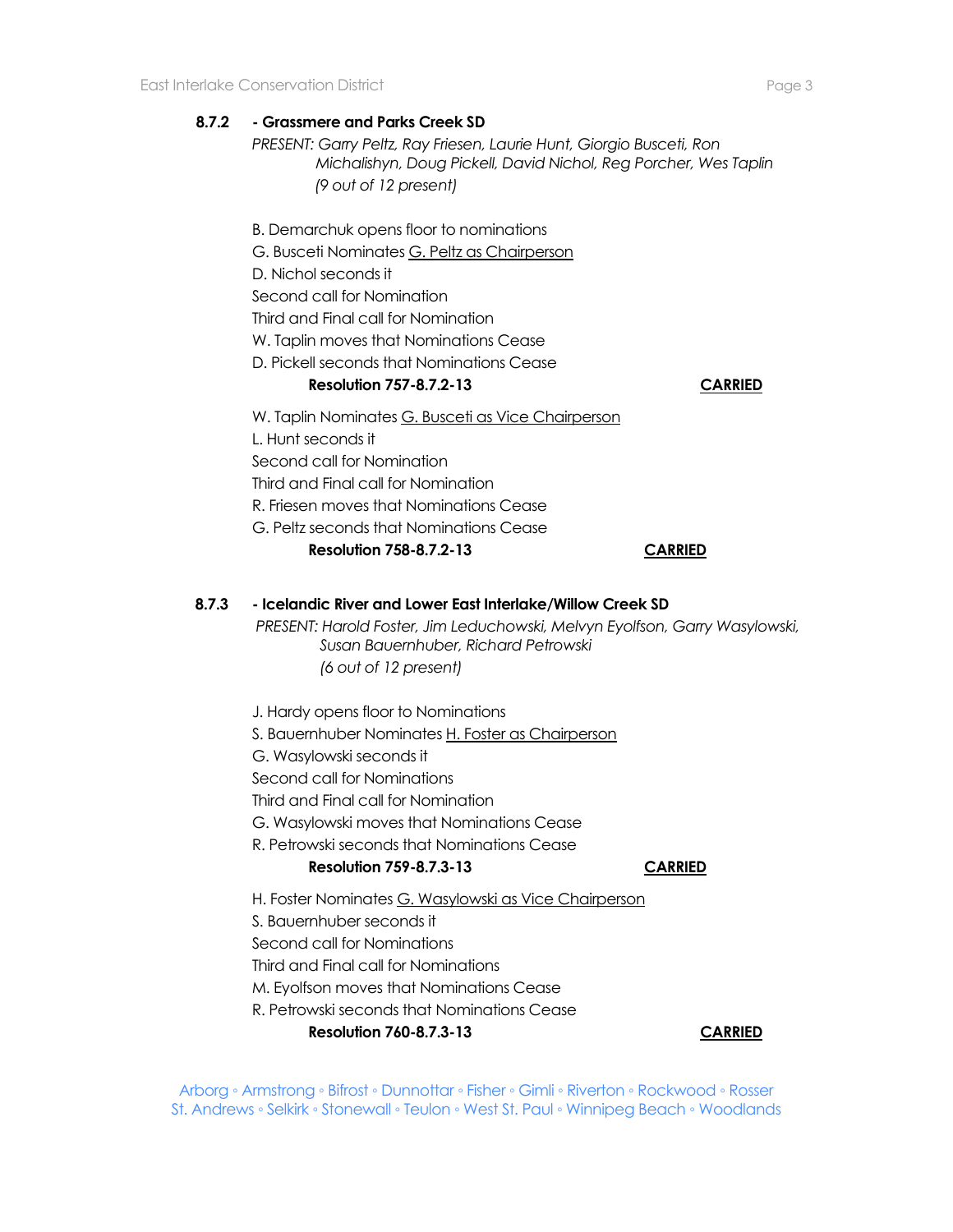## **8.7.4 - Netley and Wavey Creek SD**

*PRESENT: Rick Gamble, Dick Cain, Victor Dziedzic, Allen Evanchyshin, Mike Sykes, Darryl Carry, Bert Campbell, (7 out of 14 present)*

A. Belanger opens floor to nominations

M. Sykes Nominates R. Gamble as Chairperson

D. Darryl seconds it

Second call for Nomination

Third and Final call for Nomination

D. Cain moves that Nominations Cease

## B. Campbell seconds that Nominations Cease

**Resolution 761-8.7.4-13 CARRIED**

R. Gamble Nominates R. Boch as Vice Chairperson

D. Cain seconds it

Second call for Nominations

Third and Final call for Nominations

D. Carry moves that Nominations Cease

B. Campbell seconds that Nominations Cease

**Resolution 762-8.7.4-13 CARRIED**

### **8.8 Election of EICD Chair**

*PRESENT: Harold Foster, Robert Green, Rick Gamble, Garry Peltz, Jim Hardy (5 out of 6 present)*

- R. Beukens opens floor to Nominations
- R. Green Nominates H. Foster as Chairperson
- R. Gamble seconds it
- Second call for Nominations
- Third and Final call for Nominations
- R. Gamble moves that Nominations Cease
- J. Hardy seconds that Nominations Cease

## **Resolution 763-8.8.1-13 CARRIED**

## **8.9 Election of Vice-Chair person**

*PRESENT: Harold Foster, Robert Green, Rick Gamble, Garry Peltz, Garry Wasylowski, Jim Hardy (6 out of 6 present)*

- R. Beukens opens floor to Nominations
- H. Foster Nominates R. Gamble as the Vice Chairperson
- J. Hardy seconds it